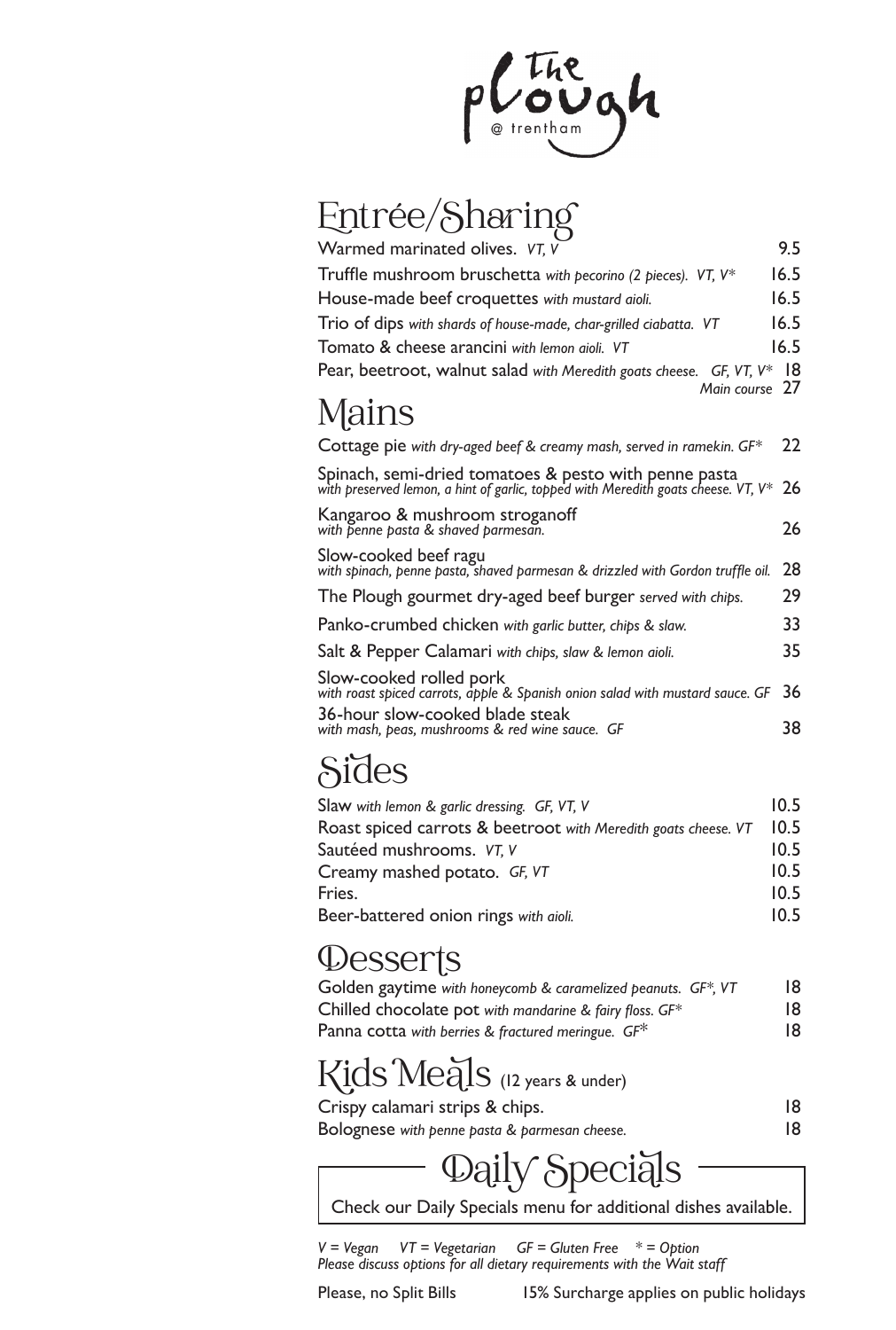# Wines by the glass

| <b>NV</b>                                       | <b>Sparkling Cuvée Blanc</b>  | Yarran, Yenda NSW            | Ш  |
|-------------------------------------------------|-------------------------------|------------------------------|----|
|                                                 | 2020 Sparkling Prosecco Rosé  | Milan, ITALY                 | 13 |
| NV.                                             | <b>Sparkling Pink Moscato</b> | Yarran, Yenda NSW            | н  |
| NV I                                            | <b>Sparkling Shiraz</b>       | The Plough, McLaren Vale SA  | 13 |
|                                                 | 2020 Sauvignon Blanc          | Yarran, Yenda NSW            | Ш  |
|                                                 | 2017 Pinot Grigio             | The Plough, Yenda NSW        | н  |
|                                                 | 2019 Chardonnay               | The Plough, Yenda NSW        | н  |
|                                                 | 2020 Rosé (Pinot Noir)        | The Plough, McLaren Vale SA  | н  |
|                                                 | 2020 Merlot                   | Yarran, Yenda NSW            | н  |
|                                                 | 2017 Cabernet Sauvignon       | Yarran, Heathcote VIC        | н  |
|                                                 | 2019 Shiraz                   | The Plough, Heathcote VIC    | 12 |
|                                                 | NV Tawny Port                 | The Plough barrel, Yenda NSW | н  |
| Full Wine List & Cocktails are on the next hage |                               |                              |    |

*Full Wine List & Cocktails are on the next page*

| Open Saturday & Sunday 11.30am – 3pm<br>& Public Holidays |                                                                                                                                          |                     |  |
|-----------------------------------------------------------|------------------------------------------------------------------------------------------------------------------------------------------|---------------------|--|
|                                                           | Soy milk                                                                                                                                 | 0.6                 |  |
|                                                           | Hot chocolate with marshmallow                                                                                                           | 6                   |  |
| <b>D</b> inks                                             | 5.5<br><b>Grinders coffee</b><br>Flat white, short/long black, latte, piccolo latte,<br>cappuccino, short or long macchiato, mocha, chai |                     |  |
| F[ot                                                      | Temple Tea Co. tea<br>English breakfast, earl grey, sencha green                                                                         | 5.5                 |  |
|                                                           | Iced chocolate or coffee with ice-cream<br>6                                                                                             |                     |  |
|                                                           | <b>Juices</b><br>apple, orange, pineapple                                                                                                | Glass 6<br>Jug 18   |  |
| Cold                                                      | Soft drinks<br>Pepsi, Pepsi Max, Lemonade, Solo,<br>Raspberry, Tonic Water, Soda Water,<br><b>Dfinks</b> Raspberry, Ionic Water, S       | Glass 5.5<br>Jug 16 |  |
|                                                           | Scotch, Gin, Vodka, Rum, Bourbon, Kahlua, CC, Brandy<br>Lemon, lime & bitters<br>(not available to under 18 y.o.)                        | Glass 6             |  |
| Spirits                                                   | Five Seeds Crisp Apple Cider 9.5<br><b>Basic spirits</b> (ask bar for other options)                                                     | Glass 12            |  |
|                                                           | <b>Stubbies</b><br>Carlton Zero (no alcohol) 6<br>Boag's Light 7 Carlton Draught/Corona 9.5                                              |                     |  |
| Beer<br>Cider                                             | The Plough "on tap" range<br>Lager, Pale Ale, Draught<br>Pot 7 Schooner 9.5<br>Pint 13                                                   | <b>Jug 25</b>       |  |

 $\blacksquare$  the plough bistro trentham

Please, no Split Bills 15% Surcharge applies on public holidays